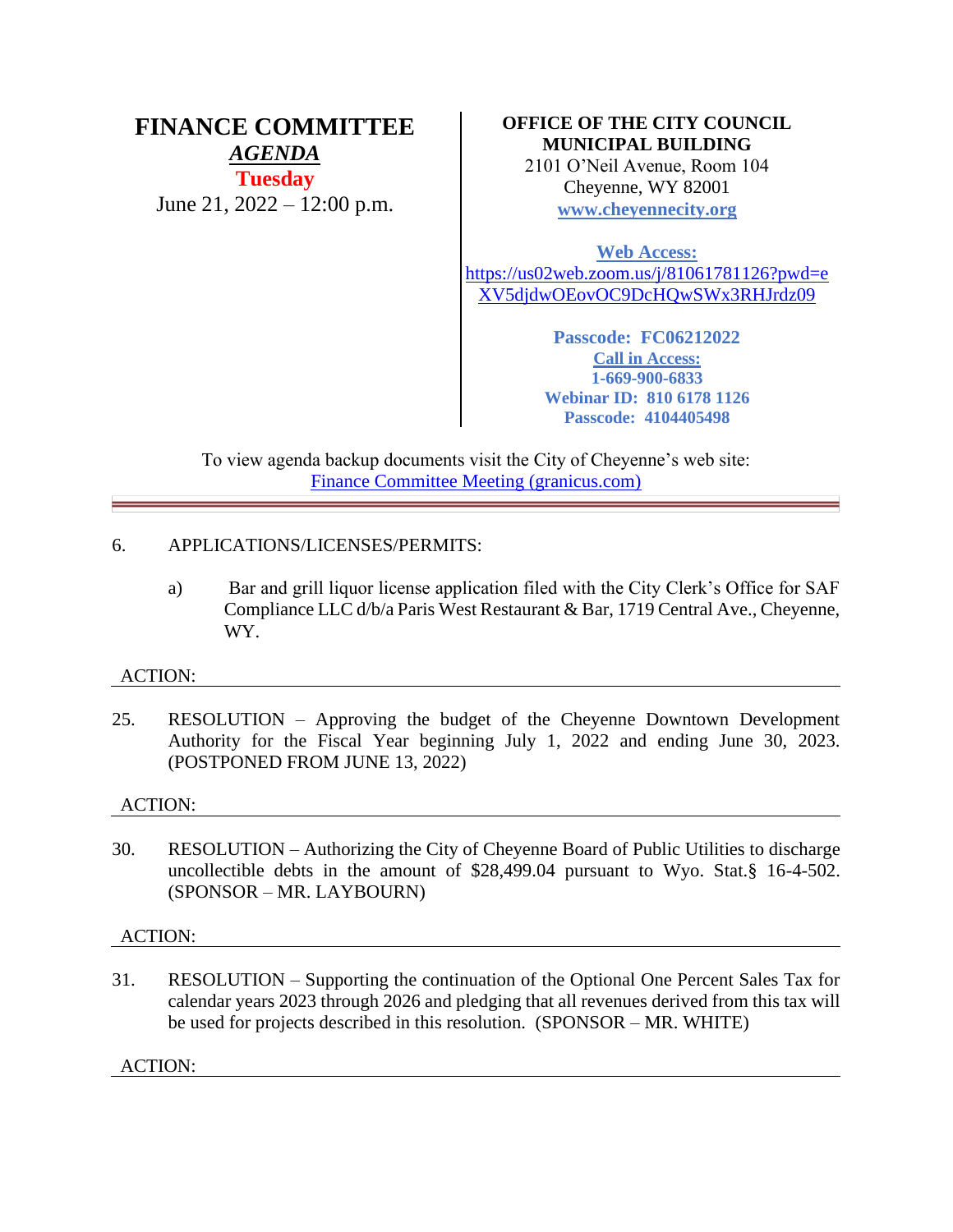35. RESOLUTION – Authorizing the City of Cheyenne Community Recreation and Events Department to apply for a Cheyenne Community Recreation District Recreation Mill Grant to construct a multi-use storage facility at the Cheyenne Junior League Athletic Complex. (SPONSOR – MR. WHITE)

# ACTION:

36. RESOLUTION – Authorizing the City of Cheyenne Planning and Development Department to accept a U.S. Environmental Protection Agency Community-Wide Brownfield Assessment Grant to continue development efforts in the West Edge District. (SPONSOR – MR. WHITE)

## ACTION:

37. RESOLUTION – Authorizing the submission of an application by the City of Cheyenne for federal funding through the Transportation Alternatives Program administered by the Wyoming Department of Transportation for the purpose of design and right-of-way acquisition for a multi-use path for pedestrians and bicycles from the Sun Valley Open Space into East Cheyenne Community Park. (SPONSOR – MR. LAYBOURN)

#### ACTION:

#### 38. LEASES/CONTRACTS/LEGAL:

f) Contract between the City of Cheyenne and Blue Cross Blue Shield for third party administrator services and for group health insurance benefits for City employees.

#### ACTION:

g) Contract between the City of Cheyenne and Granular Insurance Company for Stop Loss Insurance for City employees.

#### ACTION:

h) Professional Services Agreement between the City of Cheyenne and Brian Quinn for City Prosecutor Legal Counsel Services. (General Fund)

ACTION: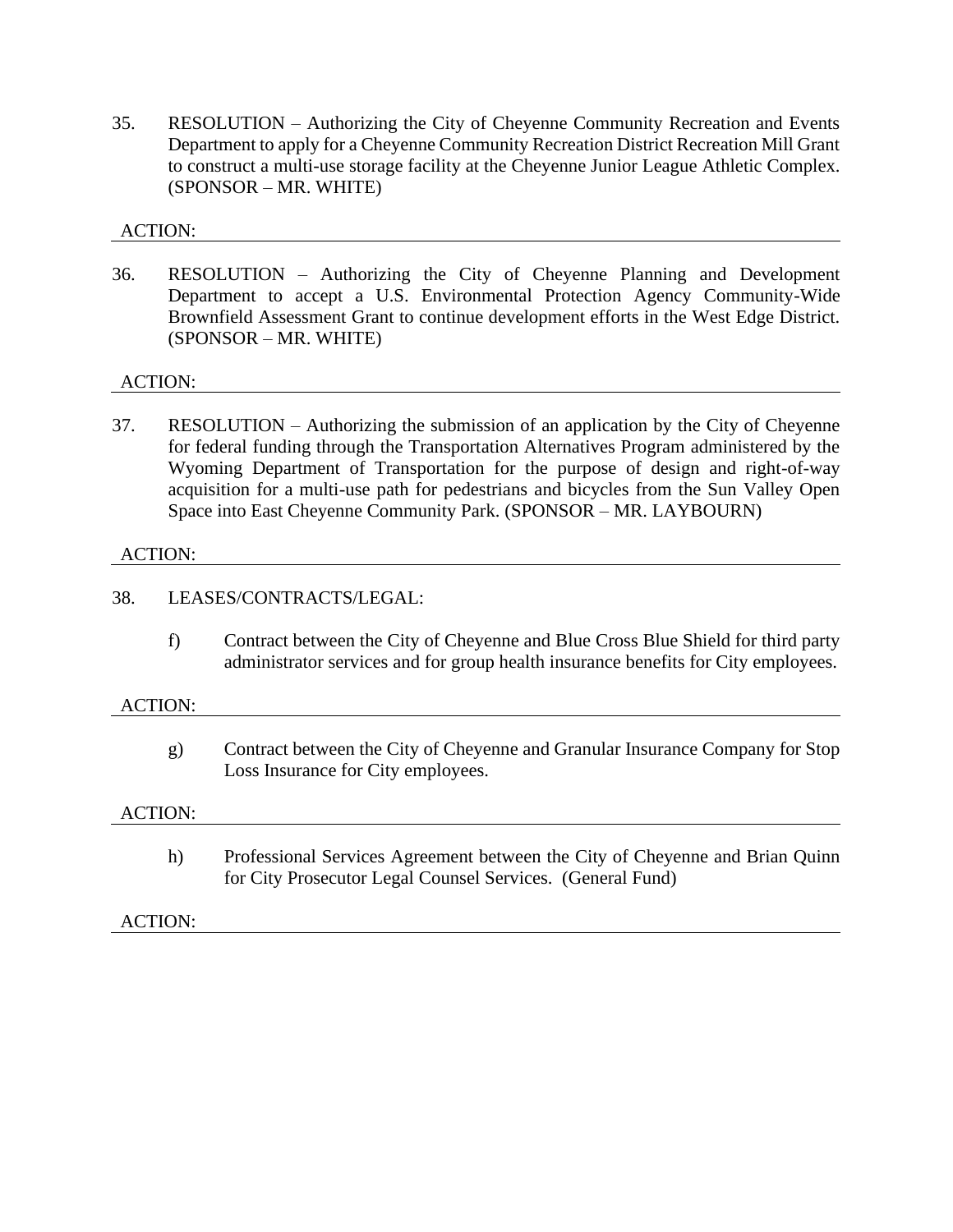## 39. CHANGE ORDERS/CONTRACT MODIFICATIONS:

d) Contract Modification #1 to Contract #7151 between the City of Cheyenne and the Wyoming Business Council to extend the construction services completion deadline and agreement expiration date for the FE Warren Enhanced Use Lease Project.

# ACTION:

# 40. CONSIDERATION OF BIDS/PURCHASES/REQUESTS FOR PROPOSALS:

a) Consideration of Bid #E-28-22 for multiple contracts between the City of Cheyenne and Solid Rock, 119, Inc. d/b/a Top-Flight Maintenance, Inc., for Janitorial Services for multiple City of Cheyenne Facilities. (General Fund & Youth Activities Fund)

#### ACTION:

b) Consideration of Bid #E-29-22 for twenty-four (24) four (4) yard front end load containers and twenty-four (24), eight (8) yard front end load containers for the City of Cheyenne, Sanitation Division. (Solid Waste Fund)

#### ACTION:

c) Consideration of Bid #S-14-22 for a contract between the City of Cheyenne and Reiman Corp. for the ADA Ramp Improvements for Evers Boulevard Project. (2019-2022 1% Sales Tax)

## ACTION:

d) Consideration of Bid #S-16-22 for a contract between the City of Cheyenne and JTL Group Inc. d/b/a Knife River for the Nationway Overlay Phase 1 Project. (Specific Purpose Sales Tax)

## ACTION:

e) Consideration of Bid #S-17-22 for a contract between the City of Cheyenne and Casper Electric, Inc. for the Storey Boulevard and Ridge Road Signalized Intersection Project. (2019-2022 1% Sales Tax)

## ACTION: